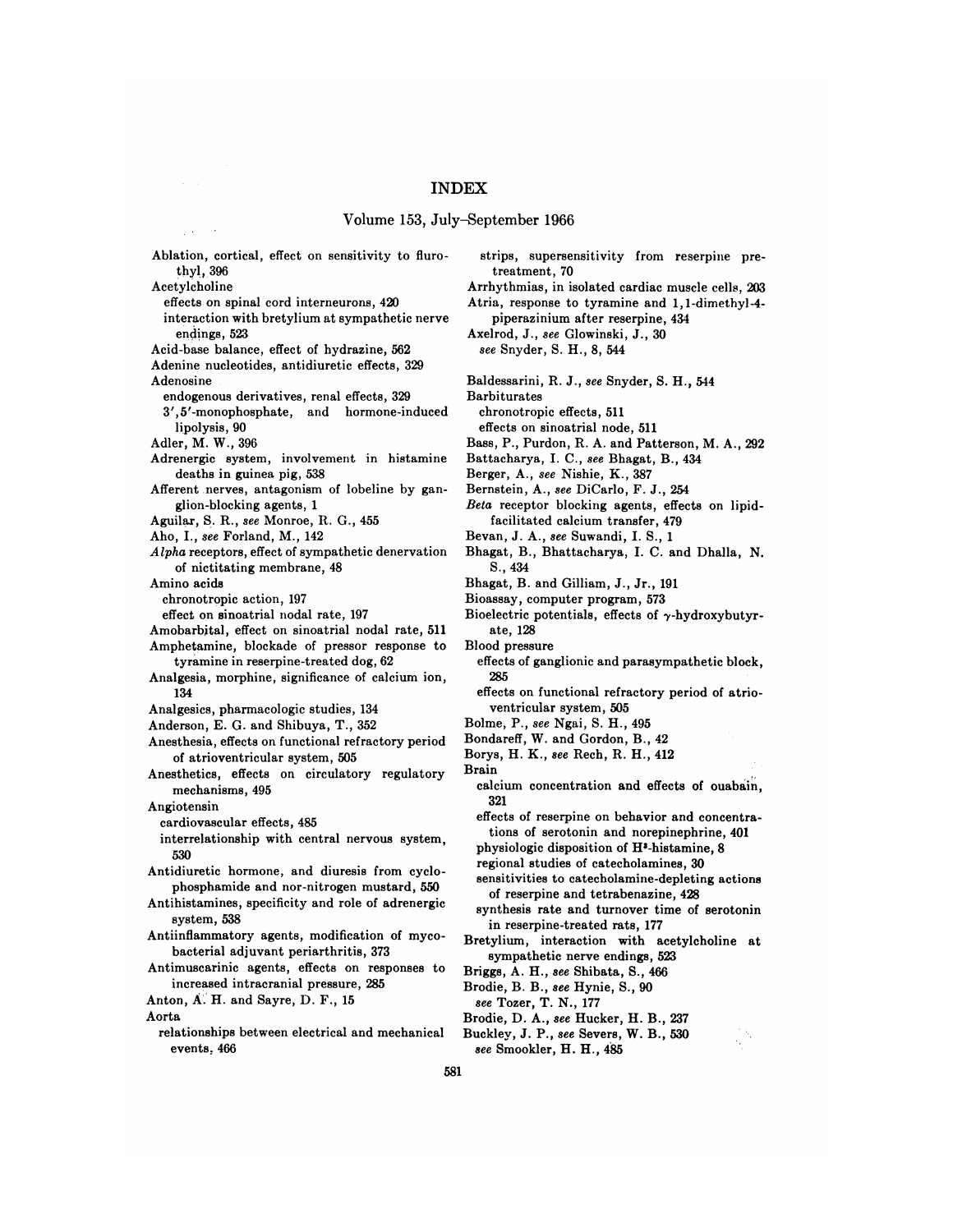- Bundle branch block, in dogs, quinidine-induced tachycardia, 515
- Cafruny, E. J., see Gussin, R. Z., 148

*see Zedeck, M. S., 550*

Calcium

- concentration and effects of ouabain in brain slices, 321
- **ion, significance in morphine analgesia, 134**

**ion uptake, effects of cardiac glycosides, 114**

- transfer, effects of beta receptor blocking agents, 479
- Campos, H. A., Stitzel, R. E. and Shideman, F. E., 448
- Cantwell, N. H. R., see Hucker, H. B., 237
- Cardiac cells, tissue culture, effects of drugs, 203 Cardiac rhythm, interaction of pronethalol and
- ouabain, 211
- Cardiovascular dynamics, effects of anesthesia on central regulation, 495
- Cardiovascular system, effects of endrin, 225 Catecholamines
	- alterations in behavior and brain levels in  $\alpha$ -methyltyrosine-treated rats, 412
	- comparison with effects of hemorrhage on myo cardial performance, 455
	- depleting actions of reserpine and tetrabenazine in brain, 428
	- effects on lipolysis and glycogenolysis, 569 **regional studies in rat brain, 30**
- sites of depletion of reserpine in heart, 448 synthesis during stress, 440
- Chemotherapy, of mycobacterial adjuvant pen arthritis, 373
- Chenoweth, M. B., see McCarty, L. P., 367
- Choi, S. J., see Lee, K. S., 114
- Cholinergic responses, influence of ouabain in sinoatrial node, 104
- Cl-624, gastric antisecretony effects, 292
- Clausen, J,, 167
- Coagulation, effect of phenobarbital administra tion during warfarin therapy, 250

Cocaine

- effect on resenpine-induced depletion of cardiac catecholamines, 448
- potentiation of cardiovascular effects of nor epinephrine, 218
- Computer program for bioassay, 573
- Coronary artery, disease, metabolism of penta erythritol tetranitrate, 254
- Corticosterone, levels, effect of ethanol, 121
- Coutinho, C. B., see DiCarlo, F. J., 254
- Cox, S. V., see Hucker, H. B., 237
- Craig, C. R., 337
- Crew, M. C., see DiCarlo, F. J., 254
- Cyanide toxicity, effect of oxygen, 381
- Cyclophosphamide, diuretic effects, relationship to antidiuretic hormone, 550
- Daniels, A. E., see Severs, W. B., 530
- Denervation, effect on alpha receptors of nicti tating membrane, 48
- Dhalla, N. S., see Bhagat, B., 434
- **Diazepam, and other central nervous system** depressants on spinal reflexes, 344
- DiCarlo, F. J., Crew, M. C., Skiow, N. J., Cout inho, C. B., Nonkin, P., Simon, F. and Bern stein, A., 254
- Dick, H. L. H., see McCawley, E. L., 515
- Digoxin, effects on isolated cardiac cells, 203
- 1, 1-Dimethyl-4-phenylpiperaziniurn, response of atria after reserpine, 434
- 5-(1 ,3-Dimethylbutyl)-5-ethyl barbituric acid, effect on sinoatrial nodal rate, 511
- Diphenylhydantoin, pre- and postjunctional effects at soleus neuromuscular junction, 361
- Dopamine-H', effects of drugs on disposition and metabolism, 30
- Dower, G. E., see Mercer, E. N., 203
- Dresel, P. E., see Kohli, J. D., 505
- Dubnick, B., Morgan, D. F., Towne, C. A. and Phillips, G. E., 301
- Towne, C. A., Morgan, I). R. and Phillips, C. E., 307
- Eble, J. N. and Rudzik, A. I)., 62
- Ellis, F. W., 121
- Emerson, T. E., see Hinshaw, L. B., 225
- Endrin, effects on cardiovascular system, 225
- Epinephrine, synthesis during stress, 440
- Ethacrynic acid, renal sites of action, 148
- Ethanol, effect on plasma corticosterone levels, 121
- Ethylenediaminetetraacetate, renal excretion, 142
- Fabry, E., see Graeme, M. L., 373
- Finney, D. J., see McArthur, J. W., 573
- Fiorica, V., see Hinshaw, L. B., 225
- Fischer, J. E., Weise, V. K. and Kopin, I. J., 523
- Fleming, W. W., see Hudgins, P. M., 70
- Flurothyl, convulsions, time course of sensitivity after cortical ablations, 396
- Forland, M., Pullman, T. N., Lavender, A. N. and Aho, I., 142
- Fortney, S. R., 562
- Functional refractory period, atrioventricular conduction, effects of anesthetics and blood pressure, 505
- Gamble, W. J., see Monroe, R. G., 455

Ganglion

- block, effects on responses to increased intra cranial pressure, 285
- -blocking agents, antagonism of lobeline at afferent nerve endings, 1
- stimulation by McN-A-343, 266, 276
- Gibbon, S. L., see Way, J. L., 381
- Gilliam, J., Jr., see Bhagat, B., 191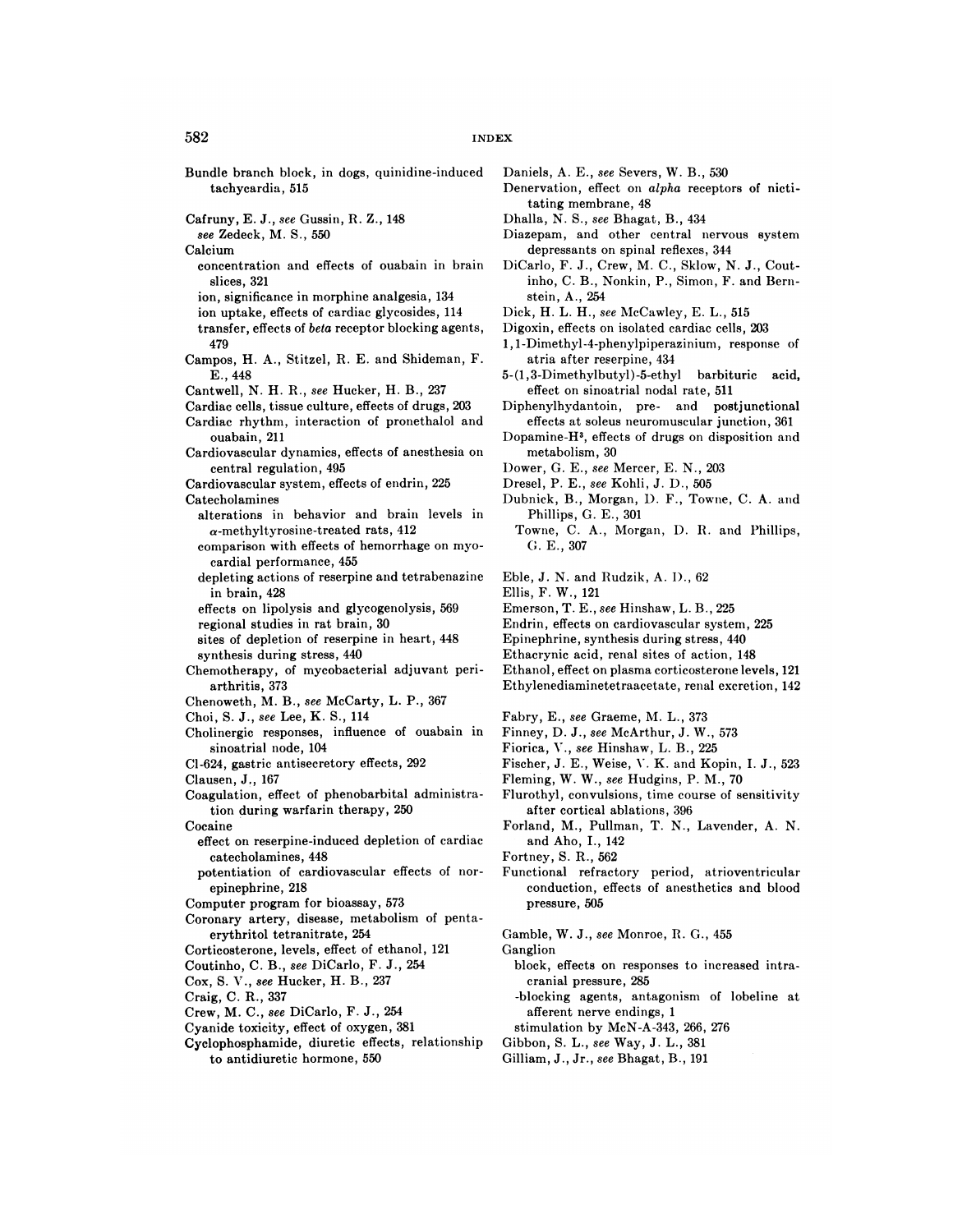- Glowinski, J., Axelrod, J. and Iverson, L. L., 30
- 

**formulate in the effect** of hydrazine,  $562$  **innes,** I. R., see Kohli, J. D.,  $505$ 

- *211*Glucuron Effect of iproniazid phosphate, 97 see Tuttle, R. R., 211
- in fluorometric assay of quindonium bromide, vascular effects, 225 301
- 
- cholamines, 569 cholamines, 569 cholamines, 569 cholamines, 569 cholamines, 569 cholamines, 569 cholamines, 569
- of cardiac sarcoplasmic reticulum, 114
- Goldblatt, A., see Monroe, R. G., 455
- Gordon, B., see Bondareff, W., 42
- Gordon, R., Spector, S., Sjoerdsma, A. and Udenfriend, S., 440 **norepinephrine**, effects on supersensitivities of
- Grabarits, F. and Harvey, J. A., 401 nictitating membrane, 81
- Graeme, M. L., Fabry, E. and Sigg, E. B., 373 Iverson, L. L., see Glowinski, J., 30
- Gussin, R. Z. and Cafruny, E. J., 148
- 
- Hano, K., see Kakunaga, T., 134 Kaneto, H., see Kakunaga, T., 134
- Harvey, J. A., see Grabarits, F., 401 Kien, G. A., see Tempero, K. F., 97

- effect of iproniazid phosphate on glucose me- rate and turnover time of serotonin, 177
- 523sites 97Kinnard, W. J., see Severs, W. B.,  $sites$  of catecholamine-depleting action of **183** Exterpine, 448 **External External External External External Extending Extending Solution**, A., see Lemberger, L., 183
- Hemorrhage, effects on myocardial performance, Kohli, J. D., Tuttle, R. R., Dresel, P. E. and **505 1055 1055 1055 1055 1055 1055 1055 1055 1055 1055 1055 1055**
- Hilton, J. G. and Steinberg, M., 285 Kopin, I. J., see Fischer, J. E., 523
- Hinshaw, L. B., Solomon, L. A., Reins, D. A., Krishna, G., see Hynie, S., 90 Fiorica, V. and Emerson, T. E., 225 Kulkarni, A. S. and Shideman, F. E., 428
- - enzymatic isotopic assay in tissues, 544
	- 562-methyl **physiologic disposition in ratbrain, 8Lactate,** effect of hydrazine,
	- levels, 544 LaPidus, J. B., see Seidehamel, R. J., 81
	- role of adrenergic system in death of guinea pigs, Lavender, A. R., see Forland, M., 142 114 **114 1238 124 124 124 124 124 124 124 124 124 124 124 124 124 124 124 124 124 124 124 124 124 124 124 124 124 124 124 124 124 124 124 124 124 124**
- 
- 
- D. A. and Cantwell, N. H. R., 237 and norepinephrine, 401
- Hudgins, P. M. and Fleming, W. W., 70 Levy, G., see Nelson, E., 159
- Hydrazine, effect on carbohydrate metabolism,
- 
- 5-Hydroxyindoleacetic acid, level and disap- phosphate, 90
- Hydroxytryptamine, effects on brain lesions and agents, 1 of reserpine on brain lesions, 401
- 5-Hydroxytryptophan, effects on spinal synaptic MacDonald, M. G., see Robinson, D. S., 250
- Hynie, S., Krishna, G. and Brodie, B. B., 90 J., 573

Indomethacin

237Glucosemetabolism *Snyder, S. H., 8absorption,* distribution and excretion, 237 and 237 and 237 and 237 and 237 and 237 and 237 and 237 and 237 and 237 and 237 and 237 and 237 and 237 and 237 and 237 and 237 and 237 and 237 and 237 and 237 and 237 and 238 and 238 and 238 and 238 and 238 and 238 an

- 
- Glucuronide, identification as major metabolite Insecticide, chlorinated hydrocarbon, cardio-
- **spinal cord, responses to acetyl** Glycogen, liver, effect of hydrazine, 562 choline, norepinephrine and serotonin, 420 Glycogenolysis, effects of theophylline and cate-<br>Intracranial fluid, pressure, and effects of ga
	- Intracranial fluid, pressure, and effects of gan-
- Glycosides, cardiac, effects on calcium ion uptake Iproniazid, effect on glucose metabolism by rabbit heart, 97
	- Isomers
		- **D, sensitivity, 81**
		- **L, sensitivity, 81**
	-
	-

 $James, T. N., see Sherf, L., 197$ 

- Hanano, M., see Nelson, E., 159 Kakunaga, T., Kaneto, H. and Hano, K., 134
	-
	-
- Heart Kinetics, steady state, application to synthesis
	-
	-
	-
	-
	-
	-
	-
- Histamine Kuntzman, R., see Lemberger, L., 183
	-
	- -methyl transferase, assay of tissue histamine La Farge, C. G., see Monroe, R. G., 455
		-
		-
		-
- Hong, E., 259 **Lemberger, L., Klutch, A. and Kuntzman, R., 183** Howe, B. B., see Winbury, M. M., 471 Lesions, hypothalamic, effects of reserpine on Hucker, H. B., Zacchei, A. G., Cox, S. V., Brodie, behavior and brain concentration of serotonin
	-
	- Lipolysis
- 562 effects of theophylline and catecholamines, 569  $\gamma$ -Hydroxybutyrate, effects, 128 hormone-induced, role of cyclic 3',5'-mono
	- pearance rate as indicators of serotonin Lish, P. M., Robbins, S. I. and Peters, E. L., 538 synthesis, 177 and Lobeline, antagonism by ganglion-blocking
		-
	- activity, 352 McArthur, J. W., Ulfelder, H. and Finney, D.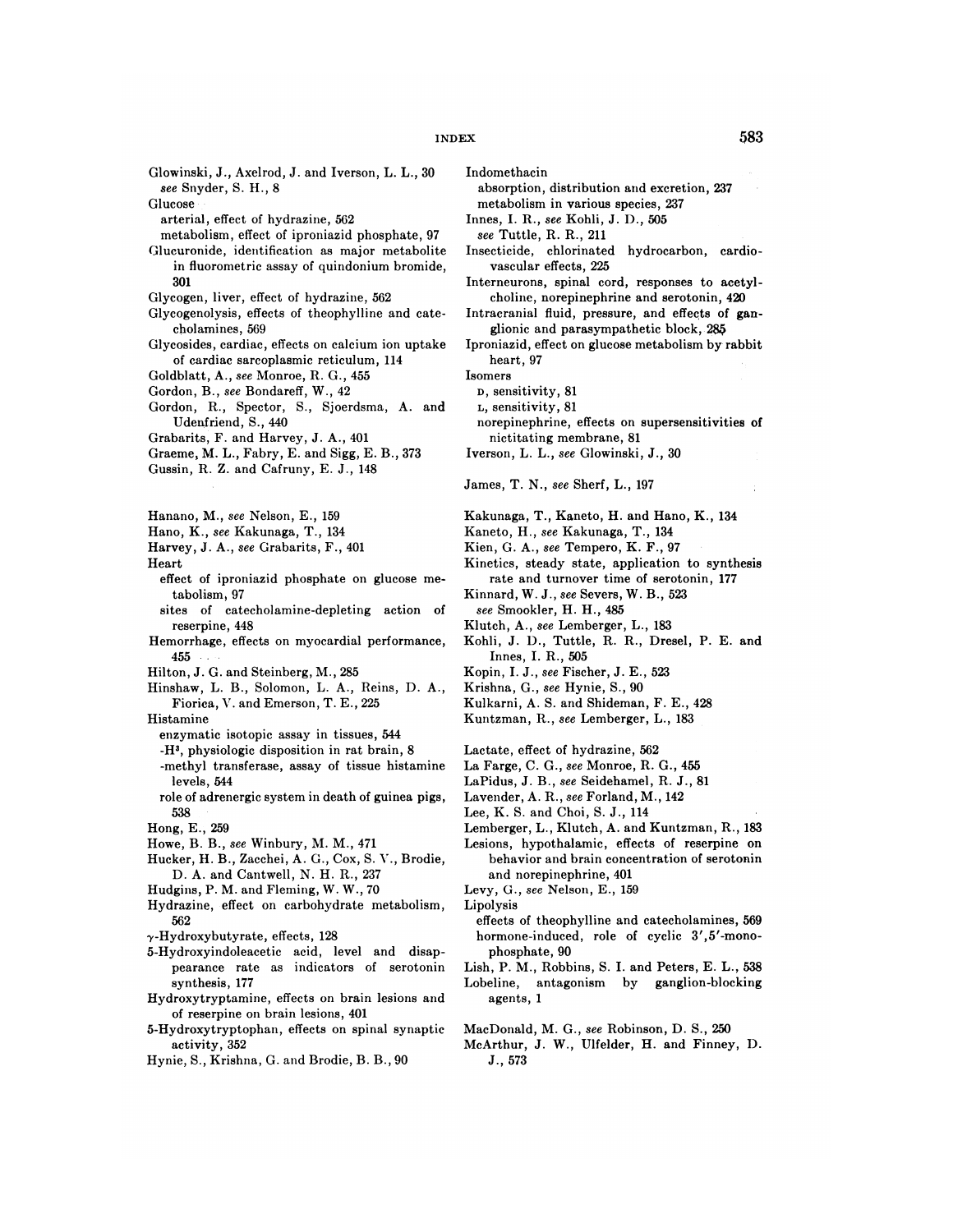McCarty, L. P. and Chenoweth, M. B., 367 McCawley, E. L., Dick, H. L. H., Reeves, M. M. and Urbanc, A. N., 515 McN-A-343 **ganglionic stimulation, 266, 276 interactions with other drugs, 276** parasympathomimetic effects, 266 **Mellett, L. B., see Zedeck, M. S., 550 Mercer, E. N. and Dower, G. E., 203 Metabolism carbohydrate, effect of hydrazine, 562 cardiac, effect of iproniazid, 97 glucose, effect of iproniazid phosphate, 97** of H'-norepinephrine and H'-dopamine, 30 of indomethacin in various species, 237 of pentaerythritol tetranitrate, 254 of quindonium, 301 of tyramine in rabbits, 183 Metanephrine, distribution and analysis in diverse **biologic material, 15** 3-Methylamino-2, 1-benzisothiazole, gastric anti **secretory and other pharmacologic studies, 292**  $\alpha$ -Methyltyrosine, effects on behavior and brain catecholamine levels, 412 Monroe, R. G., Gamble, W. J., La Farge, C. G., Aguilar, S. R. and Goldblatt, A., 455 Moore, J. I.,218 **Moore, K. E., see Rech, R. H., 412** Morgan, D. F., see Dubnick, B., 301, 307 Myocardial performance, effects of hemorrhage and catecholamines, 455 Nahas, G. G., see Triner, L., 569 Nayler, W., 479 Nechay, B. R., 329 Neff, N. H., see Tozer, T. N., 177 Nelson, E., Hanano, M. and Levy, G., 159 Nervous system, sympathetic, relations to effects of angiotensin, 530 Neuromuscular blocking actions, polybutylene glycol adducts, 367 Neuromuscular junction, soleus, pre- and post junctional effects of diphenylhydantoin, 361 **Ngai, S. H. and Bolme, P., 495 Tseng, D. T. C. and Wang, S. C., 344** Nictitating membrane **effect of sympathetic denervation on alpha re** ceptors, 48 effects of norepinephrine isomers on super sensitivities, 81 Nishie, K., Weary, M. and Berger, A., 387 Nonkin, P., see DiCarlo, F. J., 254 Nor-nitrogen mustard, diuretic effects, 550 Norepinephrine depletion by tyramine, 191 effects of isomers on supersensitivities of nicti tating membrane, 81

- effects of reserpine on behavior and brain con **centration, 401**
- effects on spinal cord interneurons, 420
- -H', effects of drugs on disposition and metabo lism, 30
- localization in sympathetic nerves of rat pineal, 42
- potentiation of cardiovascular effects by co caine, 218
- retention after reserpine, 434
- role in central effects of angiotensin II, 485
- synthesis during stress, 440 Normetanephrine, distribution and analysis in
- diverse biologic material, 15

Ouabain

- effects on ion concentration and respiration of brain slices, 321
- -induced cardiac arrhythmias, effects of pro nethalol, 211
- influence on cholinergic responses in sinoatrial node, 104
- interaction with inotropic effects of quindonium, 471
- interaction with pronethalol on cardiac rhythm and automaticity, 211

Overweg, N. I. A., 314

- Oxygen, effect on cyanide intoxication, prophylac tic protection, 381
- Oxytocic agents, pharmacology of 2-(1-pipera zinyl)quinoline, 259
- Oxytocin, inhibition of toad bladder and rat uterus responses, 314
- Parasympathetic block, effects on intracranial fluid and blood pressure, 285
- Pardo, E. G., see Hong, E., 259
- Patil, P. N., see Seidehamel, R. J., 81
- Patterson, M. A., see Bass, P., 292
- Pharmacokinetics, of salicylate elimination, 159
- Pentaerythritol tetranitrate, metabolism in coronary artery disease patients, 254
- Pentobarbital, effect on sinoatrial nodal rate, 511
- Peters, E. L., see Lish, P. M., 538
- Phenobarbital, effect on control of coagulation during warfarin therapy, 250
- Periarthritis, mycobacterial adjuvant, and modification by antiinflammatory agents, 373
- Phillips, G. E., see Dubnick, B., 301, 307
- Pineal, localization of norepinephrine in sym pathetic nerves, 42
- 2-(1-Piperazinyl)quinoline, pharmacology, 259
- Plasma, corticosterone levels, effect of ethanol, 121
- Polybutylene glycol adducts, neuromuscular blocking actions, 367
- Pressor response, blockade by amphetamine in reserpine-treated dog, 62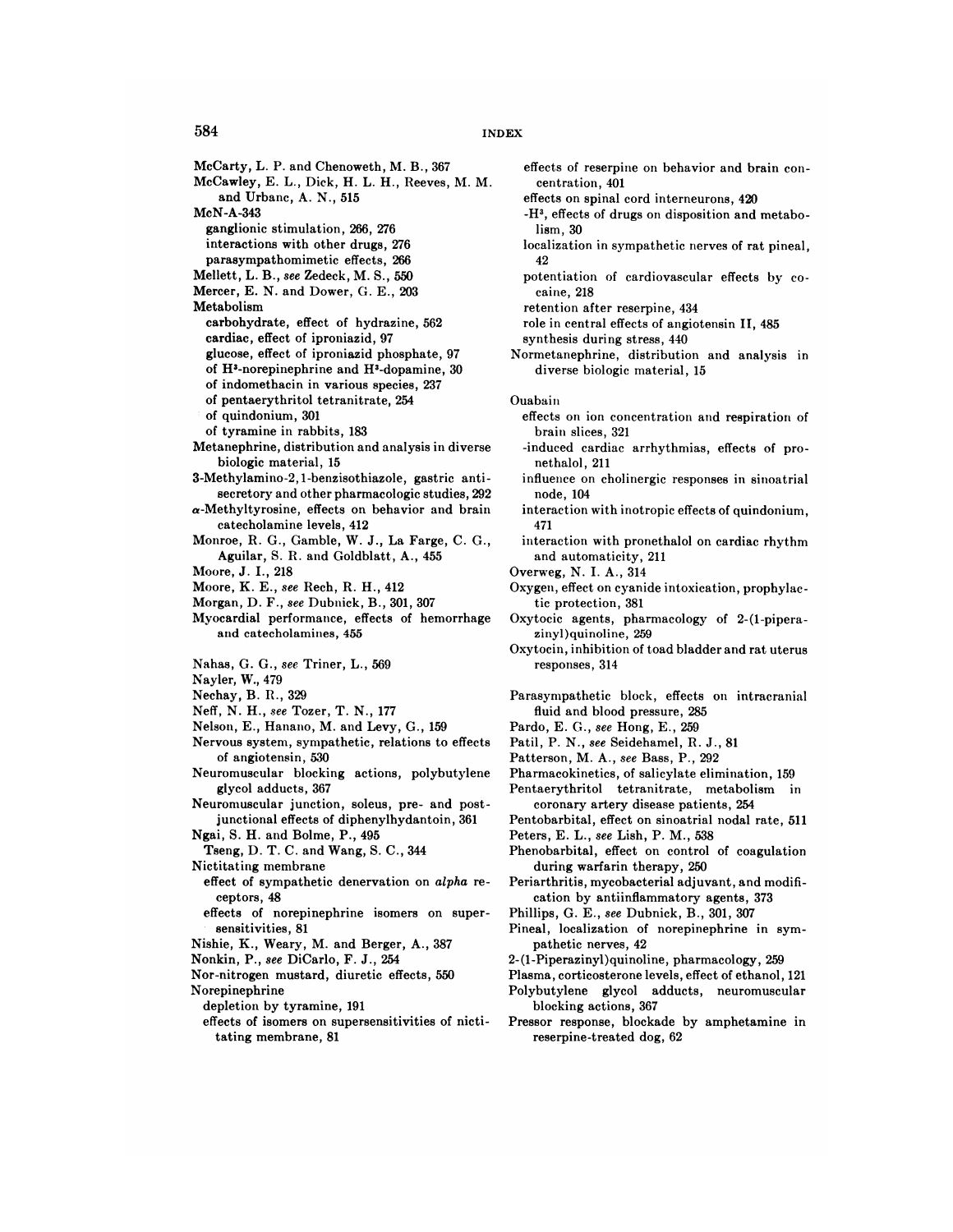Procaine amide, effects on isolated cardiac cells, 203

- Pronethalol
	- action on inotropic effects of quindonium and ouabain, 471
	- **antiarrhythmic effects in ouabain-treatcd dog,** 211
	- effects on calcium transfer,479
	- interaction with ouabain on cardiac rhythm and automaticity, 211
- Propranolol, effects on calcium transfer,479
- Protamine, effects on respiration of brain slices, 321
- Proteins, serum, binding of sulfonamides, 167
- Pullman, T. N., see Forland, M., 142
- Purdon, R. A., see Bass, P., 292
- Pyruvate, effect of hydrazine, 562
- **Quindonium**
- bromide, fluorometric assay and identification of glucuronide as major metabolite, 301 distribution in normal and stressed rats, 307 **interaction with inotropic effects of ouabain, 471** metabolic interactions involving biogenic amines and glycogen, 307 metabolism, 301
- Quinidine
- effects on isolated cardiac cells, 203 induction of tachycardia, 515
- Raines, A. and Standaert, F. G., 361
- Rech, R. H., Borys, H. K. and Moore, K. E., 412
- Reeves, M. M., see McCawley, E. L., 515
- Reins, D. A., see Hinshaw, L. B., 225
- Reserpine
	- depletion of catecholamines in brain, 428 effect on behavior and brain concentrations of serotonin and norepinephrine, 401
	- effect on synthesis and turnover rates of sero **tonin in brain, 177**
	- pretreatment, supersensitivity in aortic strips, 70
	- sites of catecholamine-depleting action in heart, 448
	- -treated dog, blockade of pressor response to tyramine by amphetamine, 62
	- treatment, norepinephrine retention and atrial **responses to tyramine and 1 , 1-dimethyl-4** piperazinium, 434
- Reticulum, cardiac sarcoplasmic, effects of cardiac glycosides on calcium ion uptake, 114
- Robbins, S. I., see Lish, P. M., 538
- Robinson, D. S. and MacDonald, M. G., 250
- Rudzik, A. D., see Eble, J. N., 62
- Salicylate, elimination, comparative phamacokinetics, 159
- Salmoiraghi, G. C., see Weight, F. F., 420
- Sayre, D. F., see Anton, A. H., 15
- Schaer, H., 511
- Scholes, N. W., 128
- Seidehamel, R. J., Patil, P. N., Tye, A. and La Pidus,J.B.,81
- Serotonin
- effects of reserpine on behavior and brain con **centration, 401**
- effects on spinal cord interneurons, 420
- synthesis and turnover rates in rat brain, 177 Severs, W. B., Daniels, A. E., Smookler, H. H., Kinnard, W. J. and Buckley, J. P., 530
- *see Smookler, H. H., 485*
- Sheehy, M., see Way, J. L., 381
- Sherf, L., 197
- Shibata, S. and Briggs, A. H., 466
- Shibuya, T., see Anderson, E. G., 352
- Shideman, F. E., see Campos, H. A., 448
- *see Kulkarni, A. S., 428*
- Sigg, B., see Graeme, M. L., 373
- Simon, F., see DiCarlo, F. J., 254
- Sinoatrial node
- **influence of ouabain on cholinergic responses,** 104
- rate, effects of barbiturates, 511
- Sjoerdsma, A., see Gordon, R., 440
- Skiow, N. J., see DiCarlo, F. J., 254
- Smith, J. C., 266, 276
- Smookler, H. H., see Severs, W. B., 530
- Severs, W. B., Kinnard, W. J. and Buckley, **J. P., 485**
- Smooth muscle, vascular, relation of electrical to mechanical events, 466
- Snyder, S. H., Baldessarini, R. J. and Axelrod, J., 544
- Glowinski, J. and Axelrod, J., 8
- Solomon, L. A., see Hinshaw, L. B., 225
- Spector, S., see Gordon, R., 440
- Spinal reflexes, effects of depressants, 344
- Standaert, G. F., see Raines, A., 361
- Steinberg, M., see Hilton, J. G., 285
- Steroids, anticonvulsant activity and hormonal **effects, 337**
- Stimulant, uterine smooth muscle, 259
- Stitzel, R. E., see Campos, H. A., 448
- Sulfonamides, binding to serum proteins,167
- Supersensitivity, in aortic strips from reserpine pretreatment, 70
- Suwandi, I. S. and Bevan, J. A., 1
- Swanson, P. D. and Ullis, K., 321
- Sympathetic nerve, interactions of bretylium and acetyicholine, 523
- localization of norepinephrine in rat pineal, 42 stimulation, potentiation of cardiovascular ef
- fects by cocaine, 218